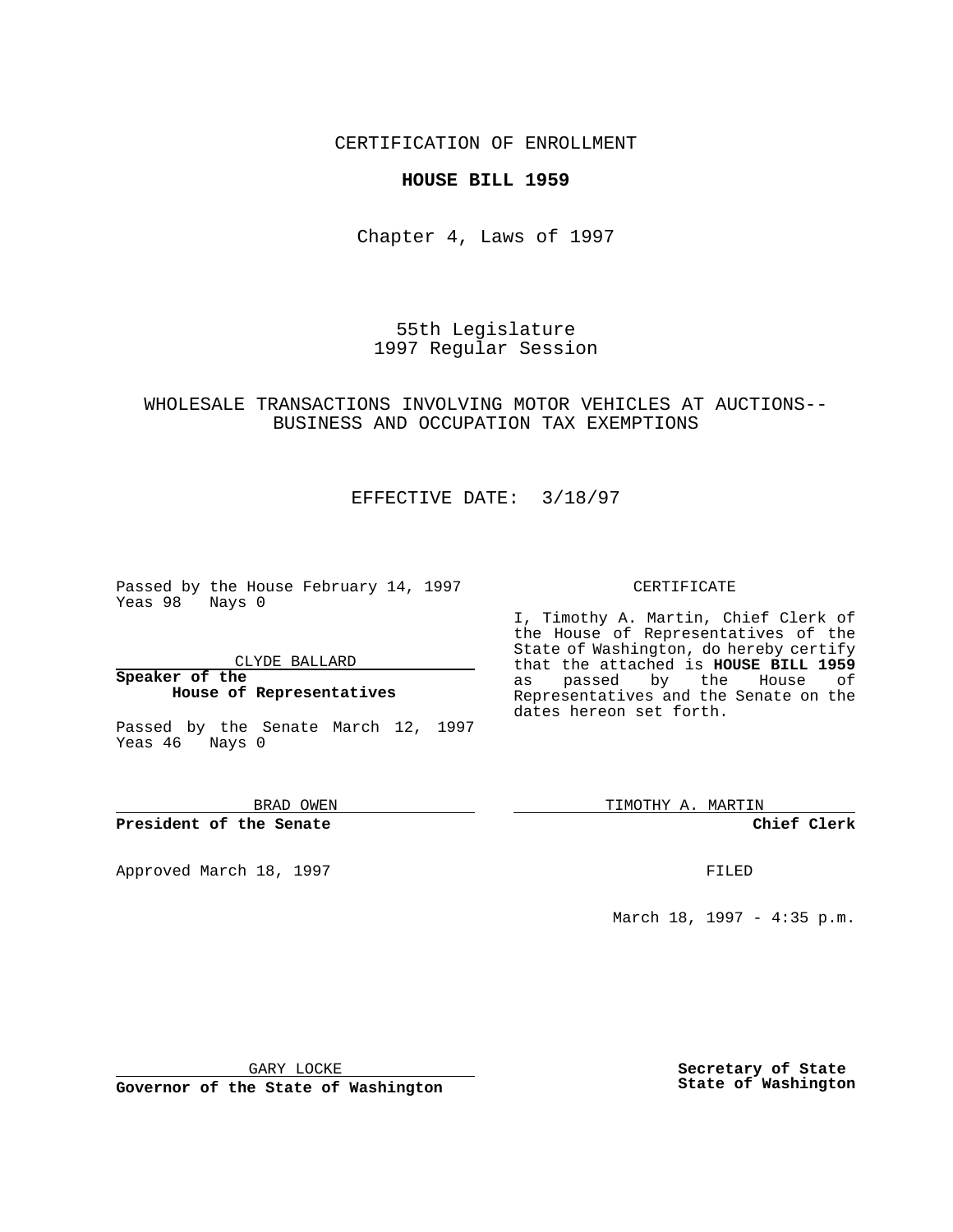# **HOUSE BILL 1959** \_\_\_\_\_\_\_\_\_\_\_\_\_\_\_\_\_\_\_\_\_\_\_\_\_\_\_\_\_\_\_\_\_\_\_\_\_\_\_\_\_\_\_\_\_\_\_

\_\_\_\_\_\_\_\_\_\_\_\_\_\_\_\_\_\_\_\_\_\_\_\_\_\_\_\_\_\_\_\_\_\_\_\_\_\_\_\_\_\_\_\_\_\_\_

Passed Legislature - 1997 Regular Session

#### **State of Washington 55th Legislature 1997 Regular Session**

**By** Representatives Robertson, Grant, Mulliken, Cairnes, Mastin, Ogden, Keiser, Dunn and Cooke

Read first time 2/14/97.

 AN ACT Relating to business and occupation tax exemptions for wholesale transactions involving motor vehicles at auctions; adding a new section to chapter 82.04 RCW; and declaring an emergency.

BE IT ENACTED BY THE LEGISLATURE OF THE STATE OF WASHINGTON:

 NEW SECTION. **Sec. 1.** A new section is added to chapter 82.04 RCW to read as follows:

 This chapter does not apply to amounts received by a motor vehicle manufacturer, as defined in RCW 19.118.021, or by a financing subsidiary of such motor vehicle manufacturer which subsidiary is at least fifty percent owned by the manufacturer, from the sale of motor vehicles at wholesale auctions to dealers licensed under chapter 46.70 RCW or dealers licensed by any other state.

 NEW SECTION. **Sec. 2.** This act is necessary for the immediate preservation of the public peace, health, or safety, or support of the state government and its existing public institutions, and takes effect immediately.